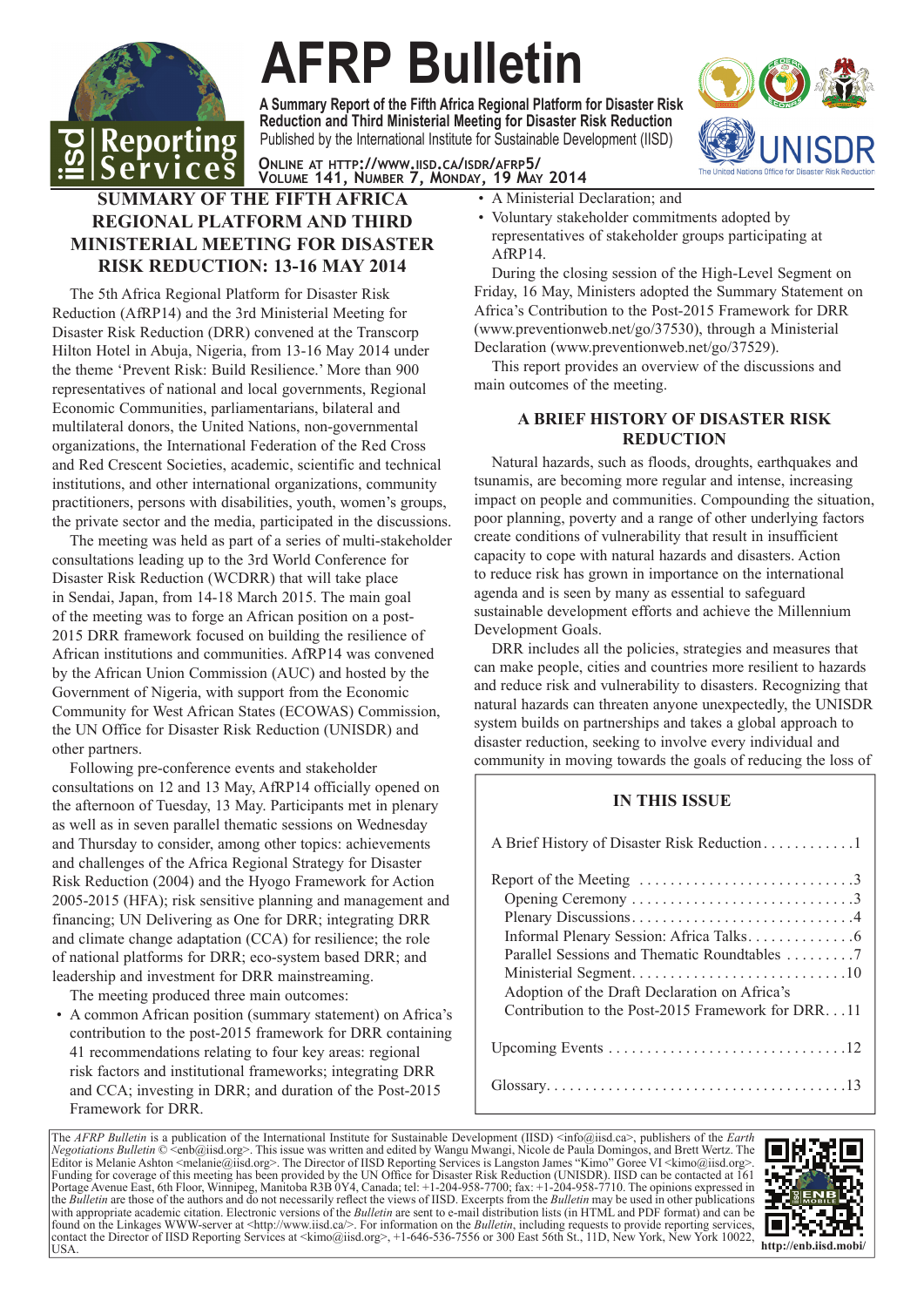lives, socio-economic setbacks and the environmental damages caused by natural hazards. The following highlights the development of the international DRR agenda.

**INTERNATIONAL DECADE FOR NATURAL DISASTER REDUCTION:** An increase in human casualties and property damage in the 1980s motivated the UN General Assembly (UNGA) in 1989 to declare the 1990s the International Decade for Natural Disaster Reduction (IDNDR) (Resolution 44/236). The aim of the IDNDR was to address disaster prevention in the context of a range of hazards, including: earthquakes, windstorms, tsunamis, floods, landslides, volcanic eruptions, wildfires, grasshopper and locust infestations, and drought and desertification.

**FIRST WORLD CONFERENCE ON DISASTER REDUCTION:** One of the main outcomes of the IDNDR was the Yokohama Strategy for a Safer World and its Plan of Action, adopted in 1994 at the First World Conference on Natural Disaster Reduction (WCDR) held in Yokohama, Japan. The Yokohama Strategy set guidelines for action on prevention, preparedness and mitigation of disaster risk. These guidelines were based on a set of principles that stress the importance of risk assessment, disaster prevention and preparedness, the capacity to prevent, reduce and mitigate disasters, and early warning. The principles also stated that the international community should share technology to prevent, reduce and mitigate disasters, while demonstrating a strong political determination in the field of disaster reduction.

**INTERNATIONAL STRATEGY FOR DISASTER REDUCTION:** At its 54th session in 1999, the UNGA decided to continue the activities on disaster prevention and vulnerability reduction carried out during the IDNDR through the establishment of the International Strategy for Disaster Reduction (ISDR). An Inter-Agency Secretariat and an Inter-Agency Task Force for Disaster Reduction (IATF/DR) for the implementation of the ISDR were also established (Resolutions 54/219 and 56/195, respectively). Among its mandated tasks, the IATF/DR was to convene *ad hoc* expert meetings on issues related to disaster reduction.

**SECOND WORLD CONFERENCE ON DISASTER REDUCTION:** The Second WCDR convened from 18-22 January 2005 in Kobe, Japan. The aim of the conference was to increase the international profile of DRR, promote its integration into development planning and practice, and strengthen local and national capacities to address the causes of disasters that hamper development. The 168 states attending the conference adopted the Hyogo Framework for Action 2005-2015: Building the Resilience of Nations and Communities to Disasters (HFA) and the Hyogo Declaration. The HFA was endorsed by the UNGA in Resolution 60/195 and committed governments to five priorities for action to: ensure that DRR is a national and local priority, with a strong institutional basis for implementation; identify, assess and monitor disaster risks and enhance early warning; use knowledge, innovation and education to build a culture of safety and resilience at all levels; reduce the underlying risk factors; and strengthen disaster preparedness for effective response at all levels.

**GLOBAL PLATFORM FOR DRR:** In 2006, the Under-Secretary-General for Humanitarian Affairs launched a consultative process to consider practical ways of strengthening the ISDR system to support governments in meeting their commitments to implement the HFA. As outlined in the UN Secretary-General's reports on the implementation

of the ISDR, the main aims were to extend participation of governments and organizations, raise the profile of disaster reduction, and construct a more coherent international effort to support national disaster reduction activities. A result of the consultations was the proposal to convene the Global Platform for DRR as an expanded and reformed successor to the IATF/DR. The Global Platform was envisaged to serve as the primary multistakeholder forum for all parties involved in DRR in order to raise awareness on DRR, share experience and guide the ISDR system.

**FIRST SESSION OF THE GLOBAL PLATFORM FOR DRR:** The First Session of the Global Platform was held from 5-7 June 2007 in Geneva, Switzerland. It included a highlevel dialogue on DRR challenges and opportunities, a series of workshops on DRR as a national priority and integrating DRR into sector agendas, and plenary sessions on assessing and implementing the HFA. Discussions resulted in a Chair's Summary that was included in the UN Secretary-General's report to the UNGA on the implementation of the ISDR.

**SECOND SESSION OF THE GLOBAL PLATFORM FOR DRR:** The Second Session of the Global Platform was held from 16-19 June 2009 in Geneva, Switzerland. Participants assessed progress made on DRR since the Global Platform's first session. Participants focused on increasing investment in DRR, reducing disaster risk in a changing climate and enabling community resilience through preventive action. The Chair's Summary that emerged from the meeting helped set the agenda for the global DRR community to prepare for the UN climate change negotiations in Copenhagen in December 2009, as well as for the Mid-term Review of the HFA.

**INFORMAL THEMATIC DEBATE OF THE 65TH SESSION OF THE UNGA ON DRR:** This debate took place at UN headquarters in New York, US, on 9 February 2011. Organized under the auspices of the office of the UNGA President, with support from UNISDR, the debate consisted of two panel discussions: the first panel focused on promoting investment for DRR, and the second panel addressed the challenges of DRR in urban settings and how to build resilience in cities. The outcomes of the debate contributed to the agenda of the Third Session of the Global Platform for DRR.

**MID-TERM REVIEW OF THE HFA 2005-2015:** The Mid-term Review, released in March 2011, highlights progress in DRR, critically analyzing the extent to which implementation of the HFA has progressed, as well as identifying ways to assist countries and their institutional partners to increase commitment, resourcing and efforts in its further implementation. According to the review, progress in DRR is occurring, especially institutionally in the passing of national legislation, establishment of early warning systems, and strengthening of disaster preparedness and response. The review raises concerns about: the lack of systematic multihazard risk assessments and early warning systems, factoring in social and economic vulnerabilities; the poor integration of DRR into sustainable development policies and planning at national and international levels; and the insufficient level of implementation of the HFA at the local level.

**THIRD SESSION OF THE GLOBAL PLATFORM FOR DRR:** The Third Session of the Global Platform was held from 8-13 May 2011 in Geneva, Switzerland, under the theme 'Invest Today for a Safer Tomorrow – Increased Investment in Local Action.' The meeting built on the findings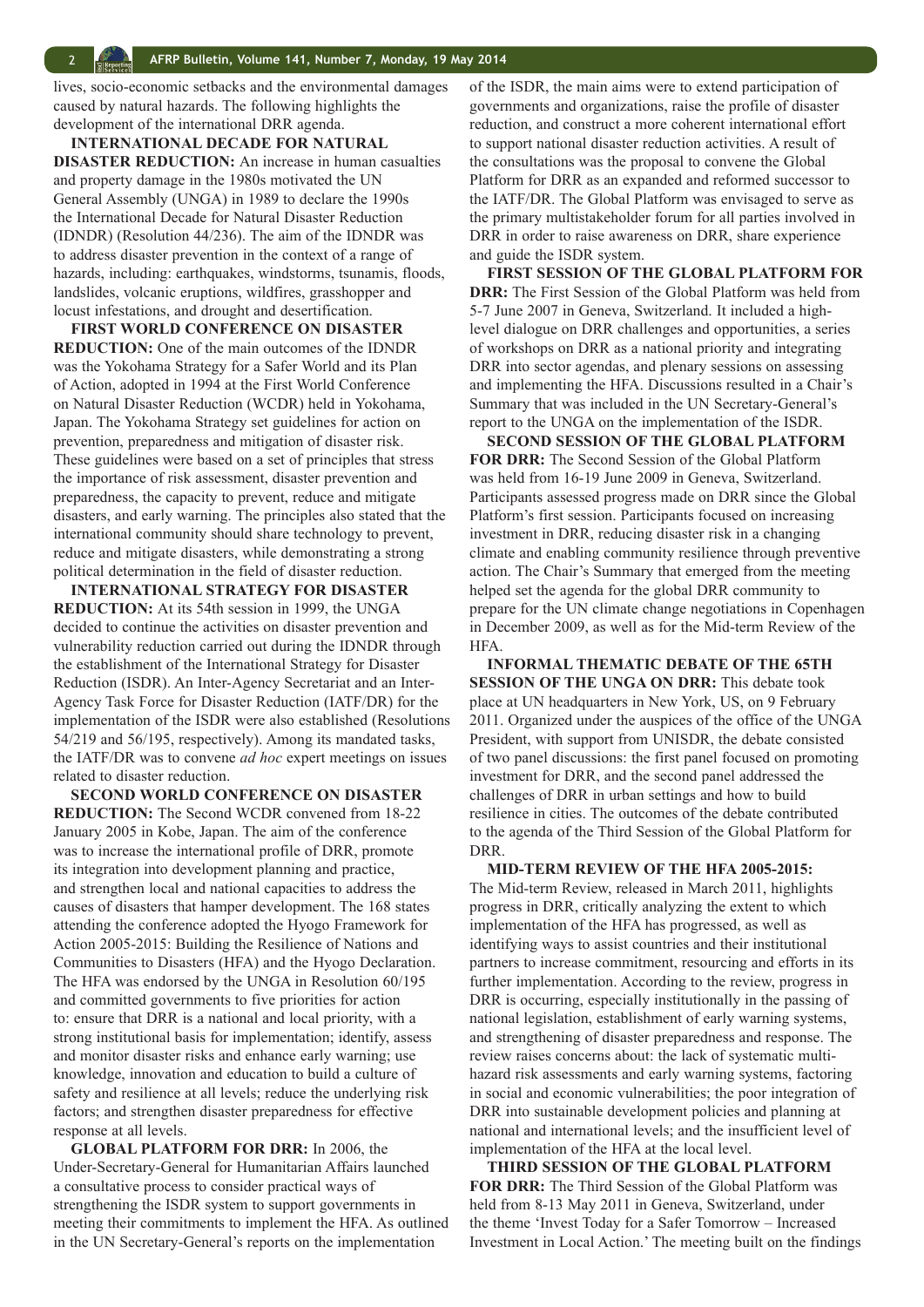and recommendations of the Global Platform's second session held in 2009, as well as the results of the Mid-term Review of the HFA and the 2011 Global Assessment Report on DRR. Discussions focused mainly on reconstruction and recovery, the economics of DRR, and synergies with the international climate change and development agenda.

**FOURTH SESSION OF THE GLOBAL PLATFORM FOR DRR:** The Fourth Session of the Global Platform convened from 19-23 May 2013 in Geneva, Switzerland. The meeting provided an opportunity to review the status of the HFA and encourage information sharing among decision makers, development partners, experts and practitioners. It also provided tools and methodologies, especially relating to economic analyses of, and investment in DRR. The main outcomes of the meeting included a Chair's Summary and the Communiqué of the High-Level Dialogue.

**REGIONAL PLATFORMS:** Regional inter-governmental organizations have increasingly taken responsibility for follow-up of risk reduction activities and HFA implementation, organizing a series of multi-stakeholder platforms for DRR in Africa, Asia and the Pacific, the Arab States, Europe and the Americas. The regional platforms provide a forum for institutionalizing the exchange of information and knowledge among national stakeholders, and enable diverse regional stakeholders to share experiences, monitor progress, seek investment opportunities, and take collective strategic decisions and action to enhance the implementation of their DRR activities. They are also used as benchmarks in the regions to monitor the implementation of the HFA. The outcomes from regional platforms feed into the biennial Global Platforms with the aim of supporting effective global action and expanding the political space devoted to DRR. An overview of upcoming regional events and progress reports is available on the UNISDR PreventionWeb portal.

**AFRICA'S CONTRIBUTION TO THE POST-2015 DRR FRAMEWORK:** The process to craft a common African position on the post-2015 DRR framework has evolved through a series of consultations at the national, sub-regional and regional levels. Recent consultative meetings have taken place at: the Fourth Africa Regional Platform in Arusha, Tanzania, in February 2013; the Fourth Global Platform held in Geneva, Switzerland, in May 2013 that considered a draft text on Africa's contribution and position prepared by the African Union Commission; and a consultative meeting on the post-2015 framework held in Nairobi, Kenya, in November 2013 that resulted in a draft Africa contribution paper on the post-2015 framework, in the form of a Summary Statement. The draft position paper was refined at the Extended Africa Working Group meeting that took place in Abuja, Nigeria, in March 2014, which released a statement that formed the basic input document for the AfRP.

#### **REPORT OF THE MEETING**

#### *OPENING CEREMONY*

On 13 May, Master of Ceremonies Moji Makanjuola, Nigerian broadcaster, welcomed delegates.

**WELCOME REMARKS:** Muhammad Sani Sidi, Director General, National Emergency Management Agency (NEMA), Nigeria, lamented the disproportionate impact of disasters in Africa and underscored the need for the continent to do more to invest in DRR. Noting that disasters are "always local" he highlighted the Nigerian government's efforts to enhance preparedness and DRR, especially at the community level.

Oloye Olajumoke Akinjide, Minister of State, Federal Capital Territory, Nigeria, noted that recent incidents of terrorism have challenged the country's disaster preparedness. She expressed hope that the forum will serve as a platform to review existing strategies and identify more effective DRR approaches, as well as developing a strong African position for the post-2015 framework on DRR.

**OPENING STATEMENTS:** Margareta Wahlström, Special Representative of the Secretary General for Disaster Risk Reduction (SRSG) recognized the high attendance at the meeting. Noting that 2015 represents an important milestone for DRR, she urged practitioners to seize the opportunity to establish a stronger link with broader policy discussions around the post-2015 development agenda, as well as the climate change negotiations. She noted that while Africa faces many challenges, it also has six of the fastest growing economies in the world, and she expressed hope that the meeting would help to articulate how a global framework for DRR can assist in mitigating some of the immediate risks to African social and economic aspirations.

Daouda Toure, UN Resident Coordinator, Nigeria, said many countries have created national DRR platforms or dedicated ministries. He highlighted UN efforts to mobilize integrated action and a post-disaster needs assessment following the 2012 floods in Nigeria, as well as related efforts by the UN Development Assistance Framework (UNDAF) to help strengthen the country's disaster management and recovery efforts.

Tumusiime Rhoda Peace, AU Commissioner for Rural Economy and Agriculture, highlighted complementary AU initiatives, including the designation of 2014 as the year of agriculture and food security in Africa and the Africa Agenda 2063 that aims to focus efforts towards the socioeconomic transformation of the continent over the next 50 years. While welcoming the support of diverse regional and international institutions, she noted the need to address limited capacity in many countries to translate DRR plans into action, especially at the community level. She invited the contribution of DRR experts in the AUC Specialized Technical Committee on Agriculture, Rural Development, Water and Environment, observing it offers an opportunity for raising the profile of these issues among African policymakers.

Ryuichi Shoji, Ambassador of Japan to Nigeria, recalled Japan's role in hosting the first and second WCDR in 1994 and 2005, and its contribution to integrating DRR in development planning in Africa through the Tokyo International Conference on African Development (TICAD) initiative. He noted the 2015 WCDRR in Sendai will provide an opportunity to share Japan's experience in resilient reconstruction following the 2011 earthquake and tsunami.

Fatimata Die Sow, ECOWAS Commissioner for Human Development and Gender, highlighted ongoing programmes under the overarching regional DRR framework that helps member states to, *inter alia*, establish national platforms, train media and other stakeholders in DRR and conflict reduction, and strengthen coordination of HFA-related activities. She called on the successor post-2015 framework to build on the synergies that have already been established, including in interregional cooperation.

**OFFICIAL OPENING:** Anyim Pius Anyim, Nigeria, expressed concern about the escalation and frequency of natural and human-related disasters, noting they are threatening national development gains and the attainment of progressive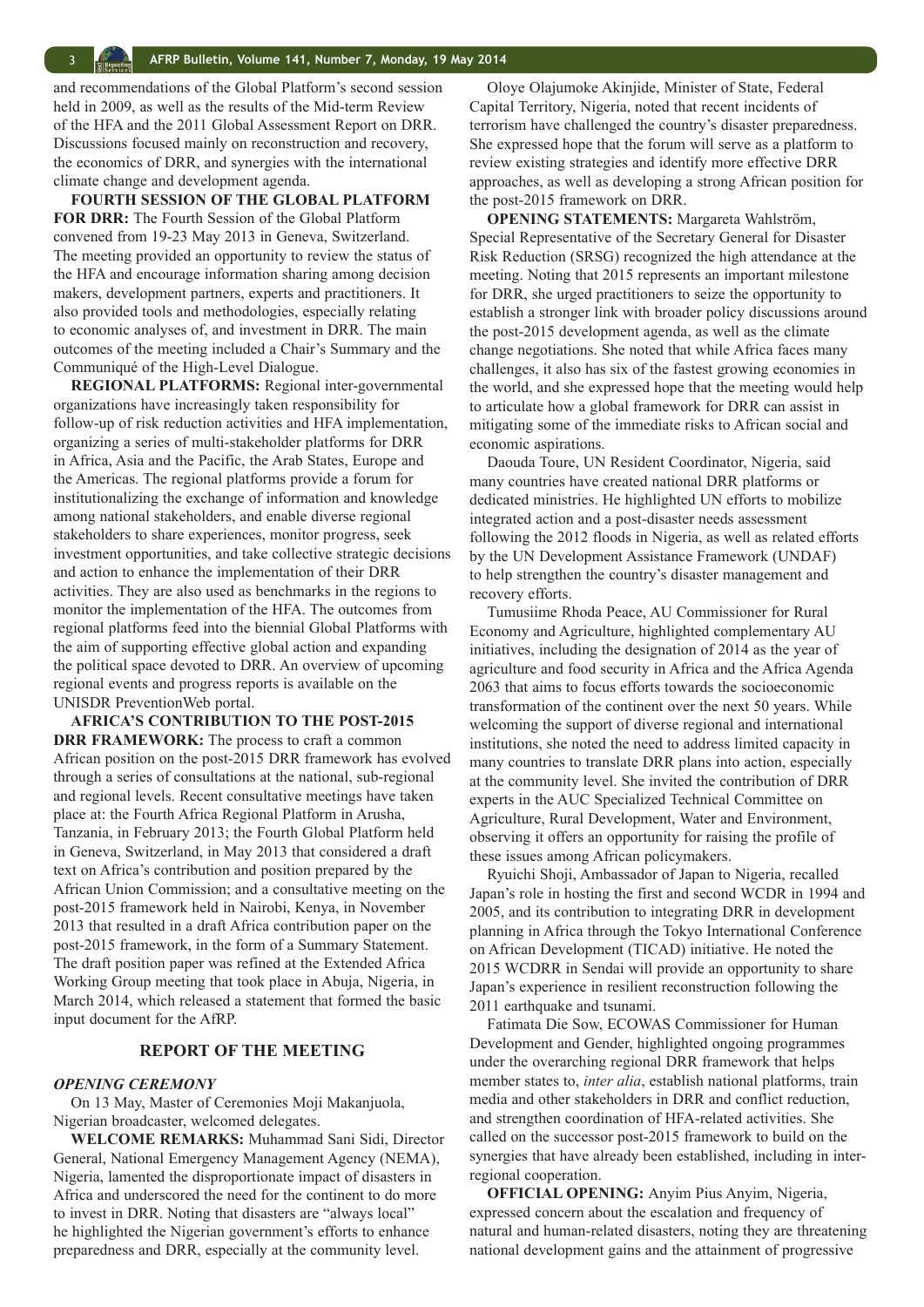<span id="page-3-0"></span>societies. He called for platforms, like AfRP, to contribute to fighting common enemies including terrorism, climate change and conflicts. He highlighted the role of the private sector in DRR and emergency preparedness and then declared the platform formally open.

#### *PLENARY DISCUSSIONS*

**TOWARDS A POST-2015 FRAMEWORK FOR DRR: THE HYOGO FRAMEWORK FOR ACTION 2005-2015 AND AFRICA REGIONAL STRATEGY/PROGRAMME OF ACTION:** In her opening remarks, Chair Tumusiime stressed that "as we prepare for global engagement we must also be ready," saying this requires first exploring what Africa can do for itself, in order to help articulate the region's priorities in the post-2015 DRR framework.

Introducing the session, Moderator Wahlström said the review of the HFA and the Africa Regional Strategy is the cornerstone of the week's discussions. Noting that 10 years is not a long time to change institutions, she called on delegates to take note of any progress made in this regard, while also engaging in a frank exchange about the lessons learned.

**STATUS REPORT ON THE IMPLEMENTATION OF THE AFRICA REGIONAL STRATEGY AND HFA:** Sharon Rusu, Head, UNISDR Regional Office for Africa, presented the status report on implementation of the Africa Regional Strategy and HFA. She said that the findings reveal three areas of interest: the changing risk environment; how governments are responding; and regional cooperation efforts. Calling urbanization the "elephant in the room," and highlighting that Africa has more than half of the world's fastest growing economies, she said that there is an opportunity for governments to prevent the accumulation of new risk through smart growth and the use of safety nets in terms of the environment, urbanization and rural economies.

Recalling the five HFA priorities for action (PAs), Rusu said that significant progress was made during the last reporting period on early warning and preparedness (PA2 and PA5) but that progress on reducing underlying risk factors (PA4) is lagging. She underscored progress at the sub-regional and regional levels, and, noting that African countries recognize the benefits of cooperation on DRR, urged countries to share experiences with one another. She said there is a major opportunity for African governments to work with regional and sub-regional institutions to break down the silos that prevent cooperation.

Looking to the future, Rusu said that post-2015 DRR work would focus on putting informed policy into practice. She said that it is essential to reduce existing risk and prevent the accumulation of new risk, particularly with regards to urbanization. She said that national plans and policies should link to CCA efforts and the Sustainable Development Goals, and noted the need for adequate and sustained financing.

**COUNTRY EXPERIENCES ON ACHIEVEMENTS AND CHALLENGES IN IMPLEMENTING THE HFA: Ethiopia:** Tadesse Bekele, Ethiopia, highlighted drought risk management measures saying Ethiopia's current focus is to better align its strategies, first developed in 1993, with the HFA. As an example of how the five-year Growth Transformation Plan is integrating elements of DRR and CCA, he outlined the role of public-private partnerships in comprehensive risk assessments conducted in 300 districts (woredas). On national level achievements, he highlighted the Livelihoods, Early Assessment and Protection (LEAP)

Initiative, which collects data through remote sensing data from automated weather stations to support early action. He concluded by highlighting the need to enhance community participation and investments in human capital development.

**Gabon:** Speaking on institutional measures, Hortense Togo, Gabon, highlighted the integration of DRR in the Emerging Gabon Program, which aims to foster integration of the three pillars of sustainable development. On specific actions under PA1 (on the institutional framework for implementation), she highlighted: the creation of a directorate-general for DRR, as well as an interministerial coordinating mechanism for emergency management; and the enacting a national legal framework on DRR that has guided the development of a national contingency plan. Under PA2 (on assessment and monitoring of disaster risks to enhance early warning), she underscored, *inter alia*: mapping risk-prone areas; strengthening technical capacity for gathering and analyzing weather data; and adopting DRR standards in construction and infrastructure projects. With regard to PA5 (on strengthening disaster preparedness) she described pollution control measures and the development of a national plan for the prevention of epidemics. Among sub-regional level activities, she highlighted: a DRR consultation for the central African region hosted by Gabon in June 2012; adoption of a regional strategy linking DRR and CCA; and the Yaoundé Action Plan 2013- 2015 on DRR.

**Mozambique:** Presenting on early warning systems, Mauricio Xerinda, Mozambique National Emergency Operations Centre, said the reduction of disaster related deaths is the primary objective. He spoke about building resilient communities, businesses and infrastructure, particularly regarding floods, noting that Mozambique is a downstream nation facing significant flood management challenges. On post-disaster recovery, he underscored opportunities to reduce risk by relocating flood-prone communities and through the flexible allocation of resources to support rapid response and reconstruction. On future challenges for Mozambique, he said that in April 2014 the Mozambique Parliament approved a disaster management law and that implementation was expected to pose a major challenge. He also noted Mozambique needs to strengthen its institutional framework on disaster risk management (DRM) and better engage civil society, the private sector, and communities in DRR actions.

**Senegal:** Ahmadou Diop, Senegal, presented the country's efforts in the area of flood risk management between 2000- 2012. Noting the government's commitment to poverty reduction, Diop said that disaster prevention has been at the core of the Senegalese strategies. On the actions planned from 2012-2022, he stressed that Senegal will: improve recognition of risk areas; enhance methods to rapidly relocate populations affected by floods; and reinforce urban resilience.

**QUESTION AND ANSWER SESSION:** Responding to questions on how Ethiopia is reversing decades of chronic food insecurity, Bekele said interventions were based on systematic monitoring of up to 7.5 million food aid beneficiaries over a 20-year period. This enabled the government to target programmes in affected areas to tackle the root causes of food insecurity by using food and cash-for-work programmes to encourage community-led safety net programmes, including integrated watershed management. He said this approach has reduced food dependence and empowered communities to build assets and "graduate" from food programmes.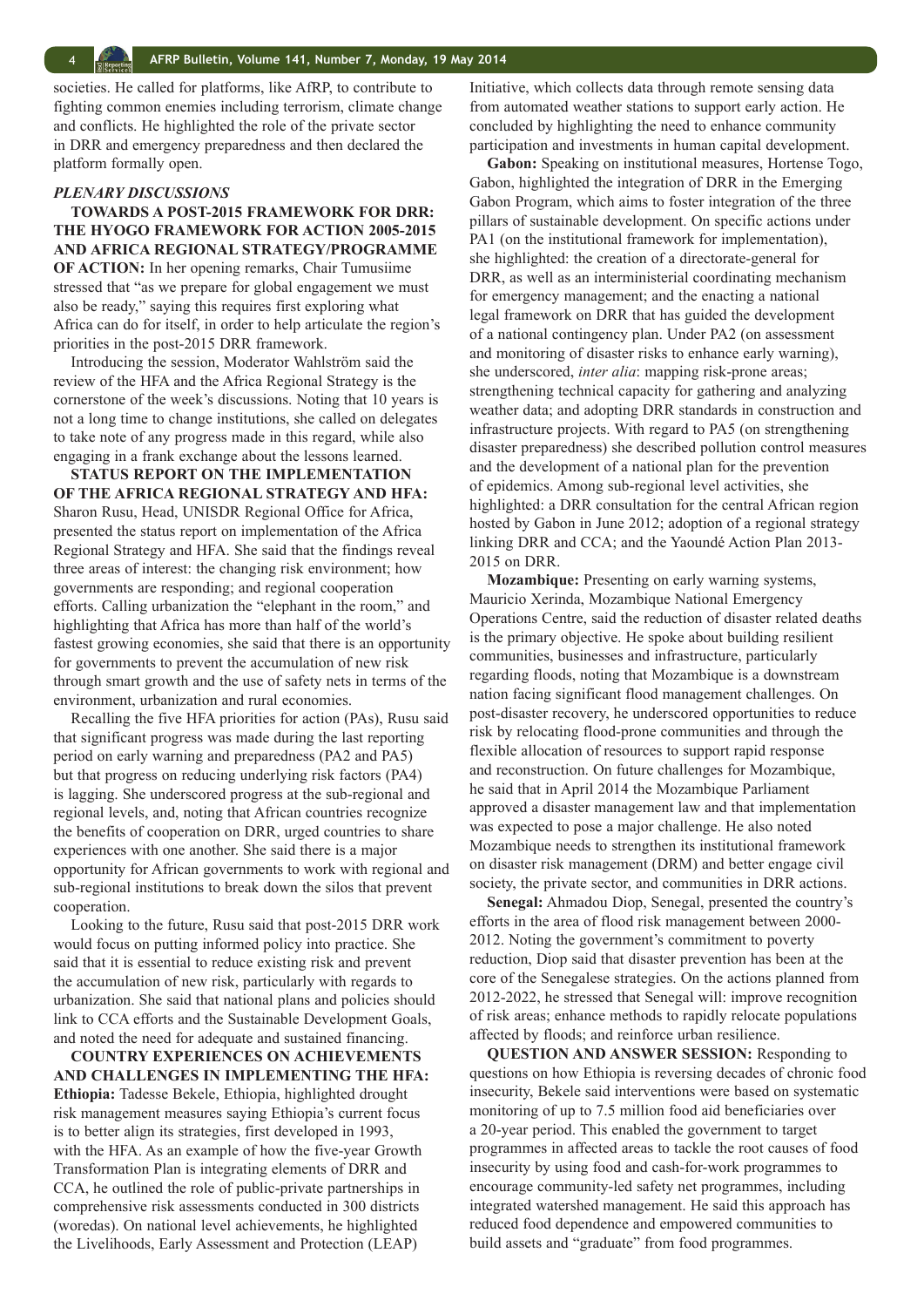Discussing the sustainability of DRR programmes in Senegal, Diop noted that mapping of vulnerable areas and populations was entirely funded by the national budget with collaboration of all stakeholders at national and sub-national level. On the role of the parliament, he said networks have been established to monitor DRR-related activities and facilitate input from the community level.

Recognizing the numerous issues raised, Wahlström invited delegates to continue their discussions during the informal plenary, Africa Talks.

**TOWARDS AN AFRICAN VISION FOR A POST-2015 FRAMEWORK ON DRR:** Almami Dampha, AUC, presented the draft African statement that was prepared in Abuja in March 2014. The key elements, he said, included: regional risk factors and institutional frameworks; integration of DRR and climate change adaptation; investments in DRR; and enhancing commitments. Closing the session, Tumusiime underscored the need to take into account the different levels of human and financial capacity on the continent.

**PANEL DISCUSSION ON MANAGING RISK - POLICY AND INSTITUTIONS:** The session was chaired by Abdou Sané, Senegal. Session Moderator Rachel Shebesh, Pan-African Parliament, noted some parliamentarians are interested in pushing the DRR agenda, saying that there is a gap is in representation, which means "getting down to the people who matter."

In his keynote presentation, Xavier Agostinho Chavana, Mozambique, discussed issues related to policies and institutions that need to be created or reformed to improve guidance for risk management. Reflecting on the main hindrances of the implementation of DRR in the last 10 years, he highlighted: lack of adequate approaches regarding the definition of risk; excessive allocation of time and resources on damage reduction; and unclear language in the HFA with respect to the expression "reduce losses," which deviated attention from prevention. He recommended four main actions to help improve African commitment to DRR in the context of the post-2015 DRR framework, namely: a clearer definition of targets and goals that will address "acceptable" risks; the creation of specific institutions responsible for DRR; the allocation of significant funding; and the development of more accountable institutions through the institutionalization of monitoring mechanisms.

Responding to the issues raised, Tadesse Bekele, Ethiopia, focused on the need to improve capacity building for DRR, identifying the main challenge as mainstreaming DRR policies at all levels, including dimensions of prevention and rehabilitation. For greater effectiveness in this process, he highlighted the need for a decentralized, community-based and community-led approach.

Emmanuel Hindovei Tommy, Sierra Leone Red Cross Society, shared the results of the multi-country study by the International Federation of Red Cross and Red Crescent Societies (IFRC) and UN Development Programme (UNDP), which found that implementation challenges remain at the local level due to both a lack of resources and local government capacity. He said that laws can be strong enablers of DRR implementation at the local level and that linkages between sectors should be examined so that disaster management includes ministries involved in areas such as construction and building; land planning; and environmental management.

Regina Pritchett, Huairou Commission, discussed community practitioner platforms that facilitate knowledge transfer and learning exchange up from the community level to the national level. She said that women at the grassroots level have a keen technical understanding of DRR and have to deal with climate change and disasters on a daily basis. She added that by using community practitioner platforms, they can negotiate their own priorities and can formalize partnerships. She noted that 80% of money for DRR is spent on disaster recovery, and underscored the need for the post-2015 follow-up agreement to the HFA to flip the focus to addressing disasters before they strike.

Concluding the session, Chair Sané thanked the speakers for their clear assessment of challenges in DRR implementation, including poor legislation and institutional fragmentation. He said the next framework on DRR should focus on clarifying the legal framework and engendering greater political will. Noting the vulnerability of women, particularly in rural areas, Sané opened the floor for questions.

In the ensuing discussion, delegates from the Gambia, Côte d'Ivoire and Benin raised questions on, respectively: the pertinence of creating new institutions; the functionality of DRR institutions; and the lack of funding for implementing concrete action. Chavana recalled Mozambique's experience with unprecedented floods that required institutional reorganization. Bekele insisted that without capacity improvement, risks cannot be adequately addressed. Pritchett cautioned against the unintended consequences of projects that do not incorporate a holistic view on DRR, stressing such activities could put at risk ongoing work with communities.

**BALANCED DEVELOPMENT – RISK SENSITIVE PLANNING:** Chair Wivine Ntamubano, East African Community (EAC), opened the session, which was organized by UN-HABITAT and UNISDR on Wednesday afternoon.

Mohamed Boussraoui, United Cities and Local Governments (UCLG), provided a background of the organization and an overview of its 'Gold Reports,' which have assessed themes such as decentralization and local democracy; local government finance and the challenges of the 21st Century and urban basic services. He underscored that the post-2015 agenda of UCLG, in the context of The Third UN Conference on Housing and Sustainable Urban Development (Habitat III), will address, among other urban issues: finance; inclusive cities and territories; cities as engines of economic development; sustainable environment and resilience; and culture and urban creativity.

Jeffrey Crawford, UN Office for Project Service (UNOPS), discussed the theme of resilient infrastructure, which is designed to be, *inter alia*: resistant to future natural hazards; decentralized and independent; resource-efficient across the full lifecycle; natural/green; compliant to skill-intensive jobs; and responsive to the needs of the most vulnerable. He proposed employing a multi-hazard risk assessment approach, while noting the need to observe interconnections among sectors.

Hastings Chikoko, C40 Cities Climate Leadership Group, presented on 'Cities and Risk Sensitive Planning.' Noting that 80% of megacities have funding for climate adaptation, he stated that an effective post-2015 HFA cannot be developed without including urban matters at its core and mentioned the importance of public-private partnerships for effective DRR.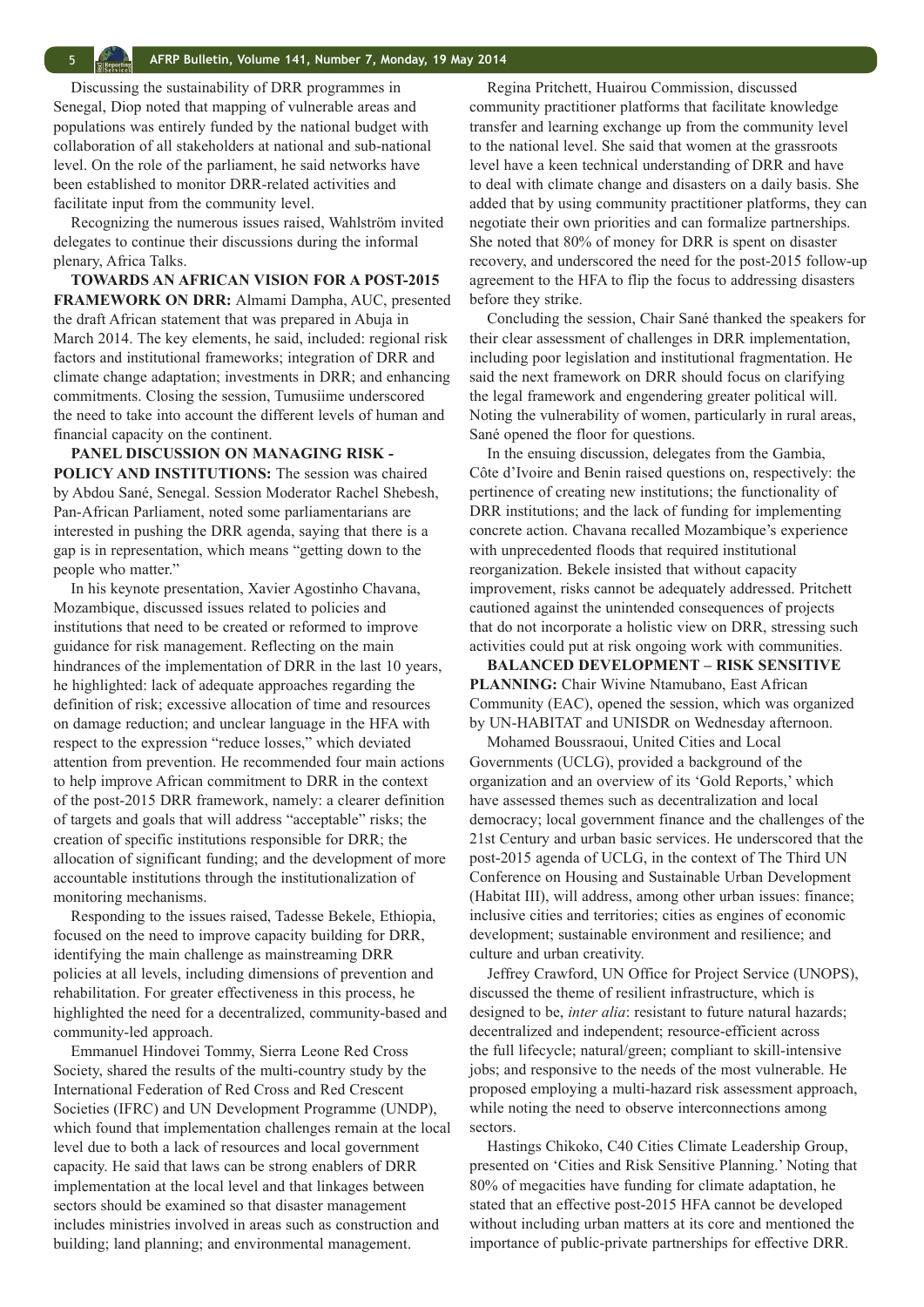<span id="page-5-0"></span>Tarande Constant Manzila, World Health Organization (WHO), noted that improved urban transport could cut heart disease and stroke by 20%. Highlighting mortality statistics as an indicator of the impact of a disaster, he shared some examples of how environmental change affects health, notably the link between outdoor air pollution and 3.7 million deaths in 2012. He said this underscores the need to integrate health as one of the key outcome indicators of DRR.

Fatimetou Mint Abdel Malick, African Elected Women Network, moderated the discussion. Several issues were raised, including: the need for better data on how a degraded environment affects women in particular; how to enhance urban planning; and ways to better address diseases linked to land use changes, such as malaria. Manzila, WHO, said that effective malaria control is closely related to environmental management. Crawford, UNOPS, reemphasized the need for a multi-hazard risk assessment approach to better define risk. Boussraoui defended his assertion that decentralization is vital to foster a clean environment and effective DRR policies.

In conclusion, Malick noted the importance of addressing DRR in the context of urban areas, and highlighted issues raised in relation to women-focused health studies.

**INTEGRATING DRR AND CCA FOR RESILIENCE:**  This session on Thursday morning was chaired by Adama Alhassane Diallo, African Center of Meteorological Application for Development, who noted the extreme vulnerability of the African continent to climate change.

Oliver Ruppel, Intergovernmental Panel on Climate Change (IPCC), said that the newest IPCC report is unequivocal that climate change is negatively affecting the livelihoods of people in developing countries, where 95% of all natural disaster related deaths occur. He noted that climate change will amplify the stress on water resources and multiply health problems. He said that there is an opportunity to build resilience if actions are consolidated and integrated into planning and decision making so as to promote synergies between development, CCA and DRR.

Aida Diongue Niang, Senegal, brought up three areas where CCA and DRR intersect in Senegal: food security, flooding, and the marine economy.

Ibrahim Lumumba Idi-issa, Permanent Interstate Committee for Drought Control in the Sahel (CILSS) described the activities of CILSS regarding food security, which he said is at the intersection of CCA and DRR. He described the use of joint missions to conduct preliminary assessments of crops in the Sahel so as to develop food balance sheets and pre-harvest data on food security.

Katie Peters, Overseas Development Institute, emphasized that conflict and poor governance are increasingly impeding efforts to integrate CCA and DRR. She noted that the HFA presumes stable, functioning state machinery in all countries but this is not the case. The new post-2015 DRR agreement, she said, should explicitly support stable governance and promote state building. She argued that progress toward stronger governance will directly impact progress on DRR.

The question and answer session focused on governance, meteorological and climate data sharing and access, flooding, the role of women, scientific capacity building, regional coordination and water stress.

Chair Diallo ended the session by stressing the need for African countries to engage more in the IPCC process, and for scientists to work more closely together. Other recommendations included: better inter-regional cooperation, strengthening capacity at the regional level, the desire for a regional center for climate change in central Africa, and the potential for an Africa-specific IPCC report.

**INVESTMENT IN DRR – THE BUSINESS CASE:**  This event on Thursday morning included high-level business executives. Dale Sands, AECOM Technology Corporation, chaired the panel, which he opened by underscoring the impact that disasters have on businesses and the private sector. He introduced a video that detailed the impact of the Japanese tsunami on Toyota, which hampered sales, closed factories, and directly affected the livelihoods of thousands of employees on multiple continents.

Patricia Hajabakiga, East African Legislative Assembly, moderated the session, mentioned the common perception that the private sector is only interested in profit, and asked panelists to explain why DRR is important to business.

Bolarinwa Onaolapo, Shell Nigeria, said the viability of any business is connected to the viability of the environment that it operates in. Mentioning a severe flood in the Niger delta in 2012, he explained how Shell worked with the IFRC and the Nigerian Red Cross Society to provide relief, and how the company shared maps and data on water levels with the government to better manage the disaster. The flood, he said, taught Shell an important lesson about reducing risk before disaster strikes.

Princess Abze Djigma, ABZESOLAR, described how the private sector could facilitate knowledge transfer. She emphasized education and the importance of creating tools to train one another. Djigma stressed the importance of empowering African women and youth to become entrepreneurs.

Sands introduced the Making Cities Resilient Campaign that includes 100 cities in Africa in an effort to share best practices and knowledge. He talked about a DRR scorecard that AECOM developed with IBM as a free tool for identifying DRR gaps and developing long-term resiliency plans.

Closing the session, Sands reflected on recommendations from the discussion, including the need to: build with resiliency in mind; establish a public-private platform to galvanize action; emphasize DRR education within schools; ensure the business community is engaged in the post-2015 DRR framework; support local enterprises and integrate them into the supply chain; and better facilitate the availability of information to overcome communication gaps.

#### *INFORMAL PLENARY SESSION: AFRICA TALKS*

The session was co-chaired by Margareta Wahlström and Daniel Eklu, ECOWAS.

Wahlström invited delegates to share their observations, questions and comments. Issues raised included: methods to facilitate legislation processes; better strategies to address meteorological predictability; how to better inform highlevel sectors of governments regarding the importance of DRR platforms; and how UN work could get closer to local communities. Addressing these themes, Côte d'Ivoire stated that a climate database could help to improve planning for catastrophes. Ethiopia emphasized that DRR is more cost-effective than crisis management, and mentioned the importance of legal enforcement and accountability mechanisms within DRR policies.

During the second hour of discussion, speakers highlighted the importance of including women's perspectives in DRR initiatives due to their acute vulnerability. Some questioned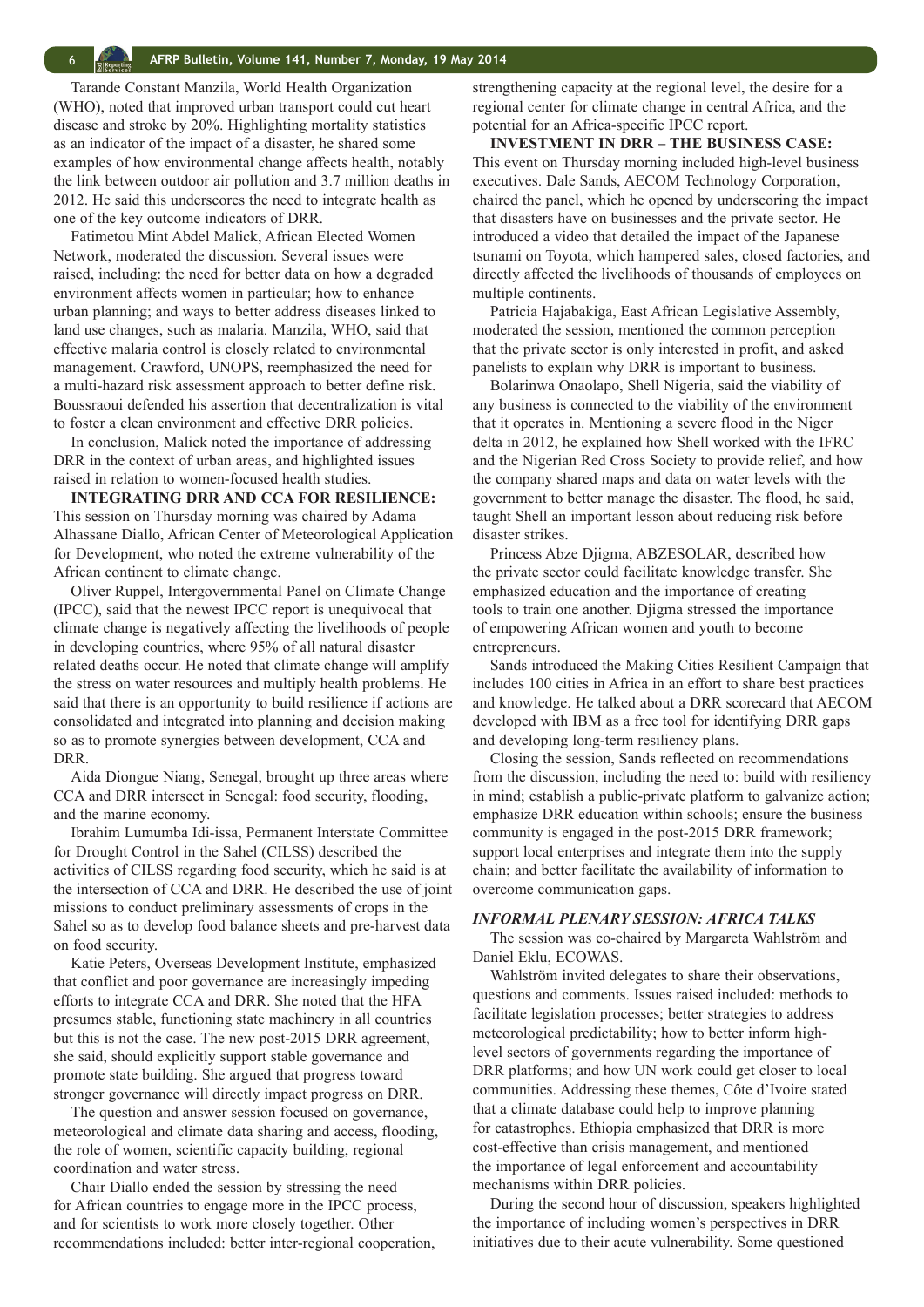to what degree transboundary issues such as shared river basins fit into the DRR agenda while others underscored that ecosystem degradation should be included in the DRR discussion. Corruption was also raised, and the audience and panelists alike noted that venality among government officials is a reality that significantly hampers DRR.

In closing remarks, Bekele emphasized that although all stakeholders should be involved, DRR efforts will not be sustainable without the government taking responsibility for implementation.

# *PARALLEL SESSIONS AND THEMATIC ROUNDTABLES*

**RISK FINANCING:** The session was chaired by Dominique Kuitsouc, Economic Commission of Central African States (ECCAS), and took place on Wednesday afternoon.

Julie Dana, World Bank, discussed disaster risk financing (DRF) which she defined as financing for reconstruction and recovery so as to enable quick responses during crises. She said that ministries of finance should be at the center of managing disaster risk, and noted there is no one-size-fits-all approach to financing. Dana said that DRF interfaces with other policy areas and explained various means for financial protection including: sovereign disaster risk financing; agricultural insurance; disaster-linked social protection; and property catastrophe risk insurance. She said that there is a growing menu of DRF instruments and that the World Bank is working with partners to scale up assistance to ministries of finance in the region. She suggested that the post-2015 DRR framework should include measures to reduce the financial impact of natural disasters by implementing DRF.

The ensuing discussion moderated by Ken B. Johm, African Development Bank, speakers focused on practical implementation of DRF. Participants highlighted examples of successful DRF in Burundi and Niger. Ekhoseuhi Iyahen, African Risk Capacity (ARC) said that ARC provided disaster risk insurance policies to Senegal, Niger, Mauritania, Kenya and Mozambique.

Cristiano Mandra, World Food Programme (WFP), outlined the R4 Rural Resilience Initiative, a WFP and Oxfam America partnership that assists poor farmers to strengthen their food and income security through improved resource management, insurance, microcredit and savings. In this way, he said, R4 enables farmers to pay for index insurance with their own labor.

Johm noted that the UN Framework Convention on Climate Change (UNFCCC) has a work stream dedicated to disaster loss and damage and questioned how that stream could work with DRR.

**UN DELIVERING AS ONE FOR DRR – IMPLEMENTING THE UN PLAN OF ACTION ON DRR FOR RESILIENCE:** The session was co-chaired by Margareta Wahlström and Keflemariam Sebhatu, Intergovernmental Authority on Development (IGAD). Introducing the panel, Wahlström noted speakers would present practical experiences on the UN's catalytic role and offer insights on how the UN system can assist efforts to reduce disaster and climate risk.

In his opening remarks, Ignacio Leon-Garcia, Head, UN Office for the Coordination of Humanitarian Affairs (UN OCHA), Southern Africa said fostering DRR perspectives requires sustained, multi-year funding and support. Noting that communication remains a "weak link" for the UN system, he emphasized finding ways to communicate better with tax payers, including the growing middle class in Africa. He also called for a paradigm shift in the humanitarian sector to recognize that "our obligation is to meet people's aspirations – not just their basic needs."

Speaking on country-level coordination initiatives, Rosine Sori-Coulibaly, UN Resident Coordinator (UNRC) Burundi, highlighted UNDAF's role in mainstreaming DRR perspectives in sustainable development programmes. She stressed that the UN's facilitation role could include: developing joint flagship programmes to facilitate operationalization on the ground; mobilizing diverse partners, including international financial institutions and civil sector actors; and drawing on the worldwide network of UN offices to share experiences and good practice.

Jose Salema, UNRC São Tomé and Príncipe, highlighted how the post-2015 DRR consultations had provided an opportunity for the UN to mobilize and reflect citizens' aspirations into the national planning process, but noted the preparatory process for the Small Island Developing States (SIDS) conference scheduled to convene in September 2014 in Samoa has also revealed the difficulty of integrating regional perspectives.

Tarande Constant Manzila, WHO, lamented that people think about their health only after they've lost it. Noting that loss of life, disabilities and other health consequences of disasters are key indicators of the magnitude of disasters, he called for this to be reflected in the HFA process.

Responding to questions, Sori-Coulibaly said the role of Regional Economic Communities (RECs) could include clarifying the division of labor among UN and national stakeholders, and providing training and capacity building on how to integrate DRR into policy processes. On how to effectively work with non-resident agencies, she said the UNRC mechanism provides a way to consult with them in UNDAF programs. Wahlström noted that "donors will reward partnerships." Leon-Garcia said an integrated regional strategy aimed at strengthening resilience in the Southern African Development Community (SADC) region has been finalized and distributed to all UN offices and other stakeholders, further noting that it involved close collaboration with the academic community in southern Africa.

During discussions, speakers highlighted the positive examples, as well as the challenges of promoting collaborative DRR approaches among UN and other actors and the need to address localized risks. One speaker called for a post-2015 DRR framework to strengthen collaboration with the academic community by proposing appropriate mechanisms, such as periodic assessments of DRR programmes.

**LEADERSHIP FOR DRR MAINSTREAMING:** This parallel session on Wednesday afternoon was organized by UNDP and the UN Economic Commission for Africa to conclude and assimilate discussion from the pre-conference event on this topic. The objectives of the session were to: enhance knowledge on how to catalyze DRR approaches and concrete actions at various levels and to integrate them into national and sub-national development strategies; and raise awareness on existing gaps and challenges related to promoting more efficient and effective resource allocation processes for DRR investment as part of ongoing structural transformation processes in Africa. The session resulted in a set of recommendations that called for strengthening the role of DRR leadership at various levels and among various

<span id="page-6-0"></span>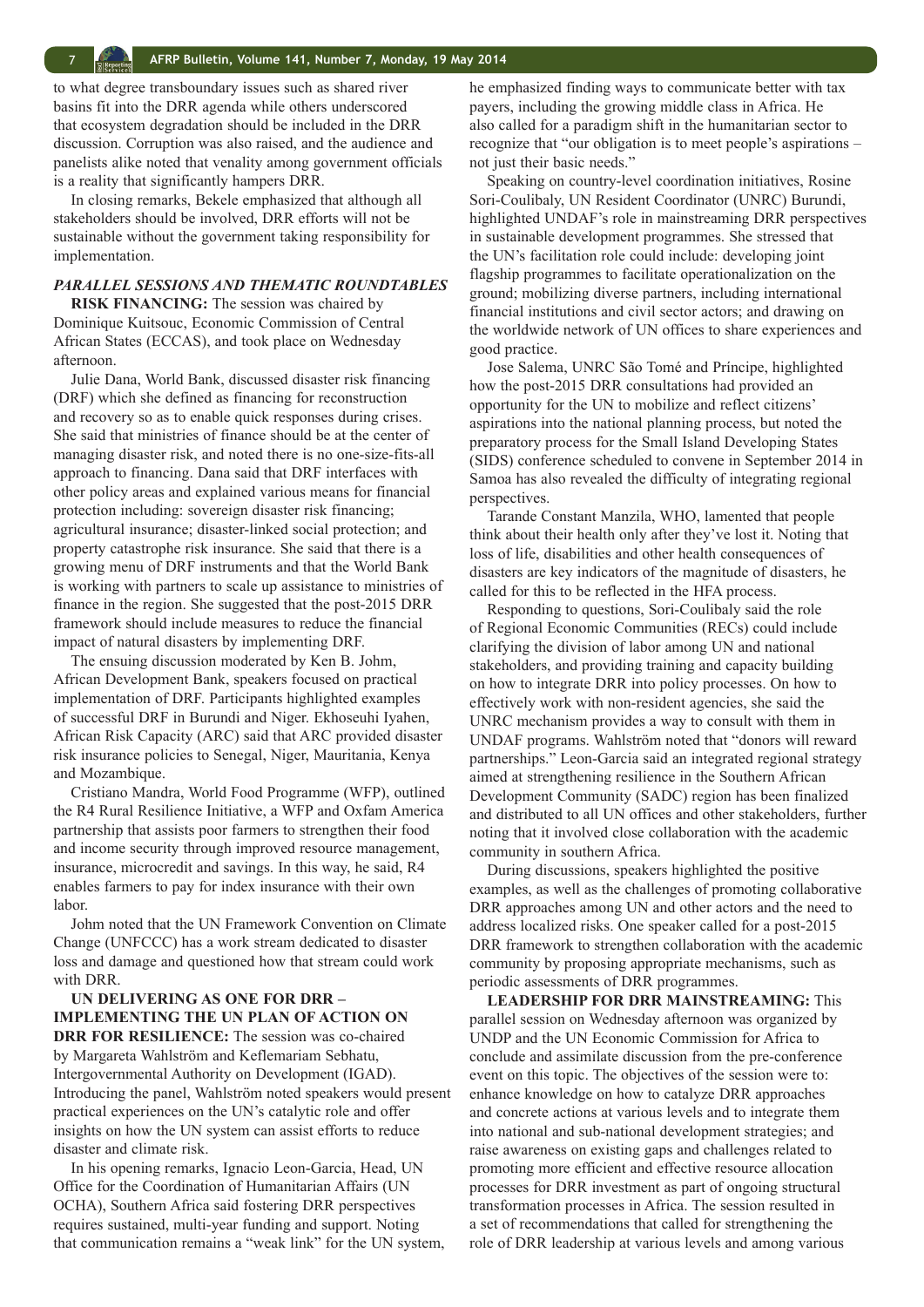stakeholder groups in Africa, targeted capacity development for DRR mainstreaming and investment, risk assessments, increase DRR financing to at least 1% of public expenditure and undertake DRR, climate change adaptation and conflict prevention in an integrated manner.

**SPECIAL EVENT: ENHANCING COORDINATION – THE ROLE OF NATIONAL PLATFORMS:** This session took place on Thursday morning, and was chaired by James Chiusiwa, SADC. He said 32 sub-Saharan African countries have created national DRR platforms. However, a study by UNISDR found that many platforms have insufficient capacity to support HFA implementation due to lack of funding, an unclear legal mandate, and inadequate political support.

In his keynote remarks, Kofi Portuphy, Ghana, said the country platform was created in 2006 and is organized around eight specialized committees. Among successful initiatives, he highlighted: a database of private water tankers that can be mobilized during fire outbreaks; a risk assessment of flood-prone areas, and implementation of the policy recommendations; and advocacy against construction in high-risk areas, such as a planned shopping complex in the vicinity of the atomic energy agency. He said Ghana is sharing its experiences with other countries in the region.

Moderator Lars Bernd, UNISDR, introduced the three country case studies.

Pamela Komujuni, Uganda, said the country platform emerged as part of the process of dealing with insurgency in the north of the country and was established within the Prime Minister's office, enabling it to convene key stakeholders. She underscored the importance of integrating DRR activities within the workplans of institutions represented on the platform, noting this approach is more sustainable than creating a dedicated funding mechanism.

Dame Gaye, Senegal, said **t**he characteristics of Senegal's platform included: political mobilization to ensure a strong mandate; an inclusive participatory process; identifying specialized lead agencies to coordinate activities under each risk category; and integration of DRR in all national policy processes, including the 'Emerging Senegal' plan.

Alhaji Sanneh, the Gambia, said the national platform is housed within the Office of the President and has established a number of coordinating structures, including the National Disaster Management Agency, which has also been devolved to the sub-national and local level. He said some outputs of the platform include revised policy documents and legislation to integrate DRR with CCA plans.

The presentations elicited a lively exchange with DRR focal points from other countries, as well as nongovernmental participants. Speakers from Senegal, the Congo, Niger, Mauritania and Côte d'Ivoire cautioned against a one-size-fits-all approach, noting that DRR coordination platforms sometimes duplicate, or undermine existing drought management institutions with similar mandates. Several speakers also highlighted the difficulty of coordinating sectoral institutions, which leads to ineffective platforms, with one participant observing that "when a disaster strikes, the platform is put aside."

Other interventions, including from Burundi and São Tomé and Príncipe emphasized the value of investing in coordinating structures as it helps to mobilize the required expertise before, during and following disasters. A representative of the Burundi noted that participation of technical specialists from relevant ministries is a

prerequisite for effective coordination, noting this structure worked well during the recent floods in Burundi, and also led to mobilization of the UN system.

Countries that do not currently have coordination platforms in place, such as Mali and Liberia, requested guidance on a number of issues, including how to ensure a legal mandate and the role of parliamentarians.

With regard to concrete recommendations for the post-2015 DRR framework, participants suggested, *inter alia*: providing a standardized approach for setting up national platforms; clarifying the mandate of DRR platforms *vis-à-vis* other national institutions; promoting domestic resource mobilization and public-private partnerships; enhancing regional networking to address transboundary issues; ensuring that platforms are located at the highest decision making levels; and ensuring coordination with community platforms.

Concluding discussions, Bernd stressed that UNISDR does not prescribe the name of the coordinating structure and said that building on existing structures is a fundamental principle in setting up any platform. He noted that no alternative to national platforms was proposed.

In his closing remarks, Chiusiwa said the lively exchange had confirmed the value of addressing this topic and advised countries still in the process of setting up platforms to contact the AUC, UNISDR and other specialized agencies for assistance.

**SPECIAL EVENT: BUILDING URBAN RESILIENCE:**  This event on Thursday morning was organized by UN-HABITAT and moderated by Mohamed Boussraoui, UCLG.

Pasquale Capizzi, UN-HABITAT, provided an overview of the importance of urban areas for DRR emphasizing that 400 million Africans live in cities. While stressing the importance of awareness and city resilience campaigns, he highlighted that the session should build on clear and implementable recommendations.

Usman Baba, Lokoja Local Government, Nigeria, discussed local level DRR policies using the example of the city of Lokoja and its flood management, which benefitted from greater community involvement in urban revitalization plans.

Gordon Muga, Ministry of Interior and Coordination of the National Government, Kenya, said that DRM is a constitutional obligation in Kenya. Noting the problems of informal settlements, he called attention to the problem of communicable diseases and added that community based consultations were key for improving urban management.

Daniel Bolaños Gonzalez, IFRC Africa, emphasized the complexity of DRR in cities and observed the need for more comprehensive partnerships for conducting vulnerability assessments.

Jared Mercadante, Global Facility for Disaster Reduction and Recovery, said that recovery frameworks on DRR must be pragmatic, sequenced and prioritized. It should also ensure sustainability in a preventive manner. He noted the Kyrgyz Republic as a successful case of national mobilization on DRR.

In conclusion, participants recommended, *inter alia*: reinforcing linkages between national and local government; ensuring effective decentralization of responsibilities among stakeholders at the governmental and non-governmental levels; improving capacity building within local governments to develop Resilience Action Plans; improving monitoring and accountability of national obligations in perspective to post-2015 DRR framework; developing cohesive targets and indicators for measuring progress on urban resilience; linking DRR and resilience obligations and targets to the delivery of basic services, such as access to clean water and sanitation,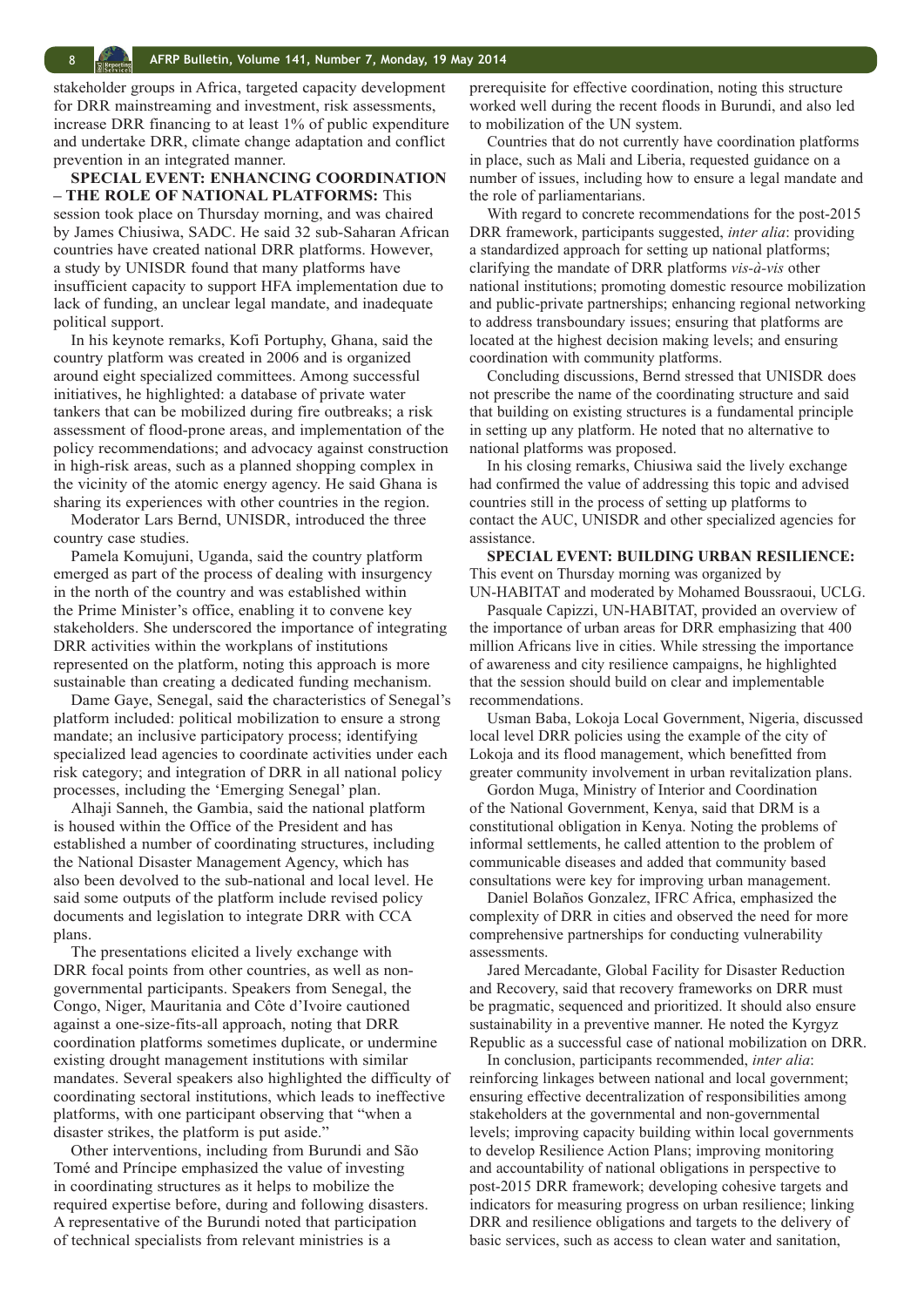food security, health and education; and making risk-sensitive urban planning an indicator of progress on delivering the goals of post-2015 DRR framework.

**SPECIAL EVENT: INVESTING IN ECOSYSTEM-BASED DRR:** This event on Thursday morning was organized by IUCN and moderated by Wivine Ntamubano, EAC.

Edmund Barrow, Director, IUCN Global Ecosystem Management Programme, introduced the concept of ecosystem-based DRR (eco-DRR), which he defined as "the sustainable management, conservation and restoration of ecosystems to provide services that reduce disaster risk by mitigating hazards and increasing livelihood resilience." He identified some benefits of eco-DRR, including: control of floods through sustainable management of wetlands and floodplains; improved drought resilience through woody vegetation management in drylands; and maintenance of coastal mangroves, saltmarshes, sand dunes to provide a buffer from winds, sandstorms and storm surges. In order to scale up eco-DRR approaches, he noted the need to: improve the evidence base for eco-DRR; promote partnerships; address policy gaps; and making a strong case to donors about the benefits of integrating funding for DRR with CCA programmes.

Presenting experiences from East Africa, Barrow discussed how the International Union for Conservation of Nature (IUCN) is working with local communities to avert landslides in the Mount Elgon area of Kenya and Uganda, noting it mostly entails "normal" conservation measures such as riverbank protection, and stabilization of slopes. He further noted that drought is part of the natural cycle, while "famine is a failure of policy and a failure to act," and called for a focus on the root causes by, *inter alia*: supporting follow up action on early warning data; improving markets for non-timber forest products and livestock; integrating local knowledge with scientific solutions; and investing in landscape management. He noted that IUCN is increasingly working with humanitarian agencies to introduce eco-DRR measures, such as advance planting of trees around new refugee camps to meet their fuel needs.

Jean-Marc Garreau, IUCN, presented experiences in local-level ecosystem restoration in West Africa, noting that there is no "small" disaster as most affected communities are already poor and vulnerable, which affects their resilience. He highlighted projects in Burkina Faso and Senegal that are supporting local communities to identify risk and develop adaptation plans and to strengthen environmental management institutions. Garreau also outlined the results of a regional study covering eleven countries that developed detailed maps of the shoreline to provide a baseline for monitoring coastal erosion.

During discussions, participants highlighted the need to: focus on poverty reduction in eco-DRR approaches; raise awareness about the effectiveness of "simple" conservation approaches among the DRR community; promote payments for ecosystem services; encourage greater involvement of the private sector in environmental management; highlight transboundary issues in eco-DRR; enhance linkages between IUCN regional offices and national institutions; and promote mechanisms that encourage communities and the private sector to conserve ecological infrastructure.

In his response, Barrow noted that the session was part of IUCN's efforts to engage more effectively with the HFA process. He stressed that most eco-DRR measures are also "livelihood" solutions and added that there are currently more than one million community conservation areas around the world–far exceeding formal conservation parks–which is an indicator of their value for local communities. Garreau noted that while African countries are right to prioritize economic development, the challenge is to ensure that solutions do not lead to greater environmental costs in the long-term.

#### **SPECIAL EVENT: METEOROLOGICAL AND CLIMATE SERVICES TO SUPPORT DRR IN A CHANGING CLIMATE:** This session was held on Thursday morning was organized by World Meteorological Organization (WMO). Opening the session, Filipe Lúcio, Director, Global Framework for Climate Services, WMO, stressed that nearly 90% of hazards are due to meteorological events and that extreme weather events are happening more frequently.

Joseph Alozie, Nigeria Meteorological Agency (Nimet), Nigeria, observed the importance of early warning systems recalling the experience of floods in Nigeria in 2012. Noting the challenges of inappropriate policies and legislation, lack of legislation, enforcement and historical data, as well as limited education and public awareness, he highlighted the progress of Nimet through technological improvement, such as new hardware and software for meteorological forecast.

Casimiro dos Santos Abreu, National Institute for Disaster Management, Mozambique, said that a lack of climate information impedes timely responses to meteorological disasters. Noting the existence of budget allocation for risk prevention in Mozambique, he defended improved advocacy for increased climate information within national planning and sector development, as well as investment on technical and human capacity.

Joseph Moyo, IFRC, commented on a video presented to the audience about the Maasai community in Tanzania as part of the Global Framework for Climate Services. He emphasized that early warning and effective communication is vital for communities.

In the ensuing discussion, panelists responded to concerns from the audience highlighting the need to reinforce local leadership when assisting populations to leave zones of risk; to improve coordination when responding to disasters and making technical information accessible to local communities. Participants agreed that the post-2015 DRR framework should: focus on funding for prevention and early warning; improve advocacy work; enhance community engagement in urban DRR; and learn from new institutional arrangements that facilitate DRR policies.

### **PRESENTATION OF STAKEHOLDER**

**CONSULTATION REPORTS:** The session on Thursday afternoon was co-chaired by Margareta Wahlström and Bhupinder Tomar, IFRC.

During the session, representatives of nine stakeholder groups presented the results of their consultations from earlier in the week.

Civil Society said the post-2015 DRR framework should address structural financial issues and emphasize recovering from small-scale disasters. Local Governments noted that they are moving in the direction of decentralization to reduce risk. The Private Sector said the public and private sector must work together to provide technical expertise to address DRR in Africa. The Science, Technical and Academic Community called for building human resources through better engagement with African institutions of higher education as well as strengthening existing academic networks.

Women said there should be gender balance in leadership and a prioritization of gender-sensitive programming that improves livelihoods and resilience. Youth highlighted their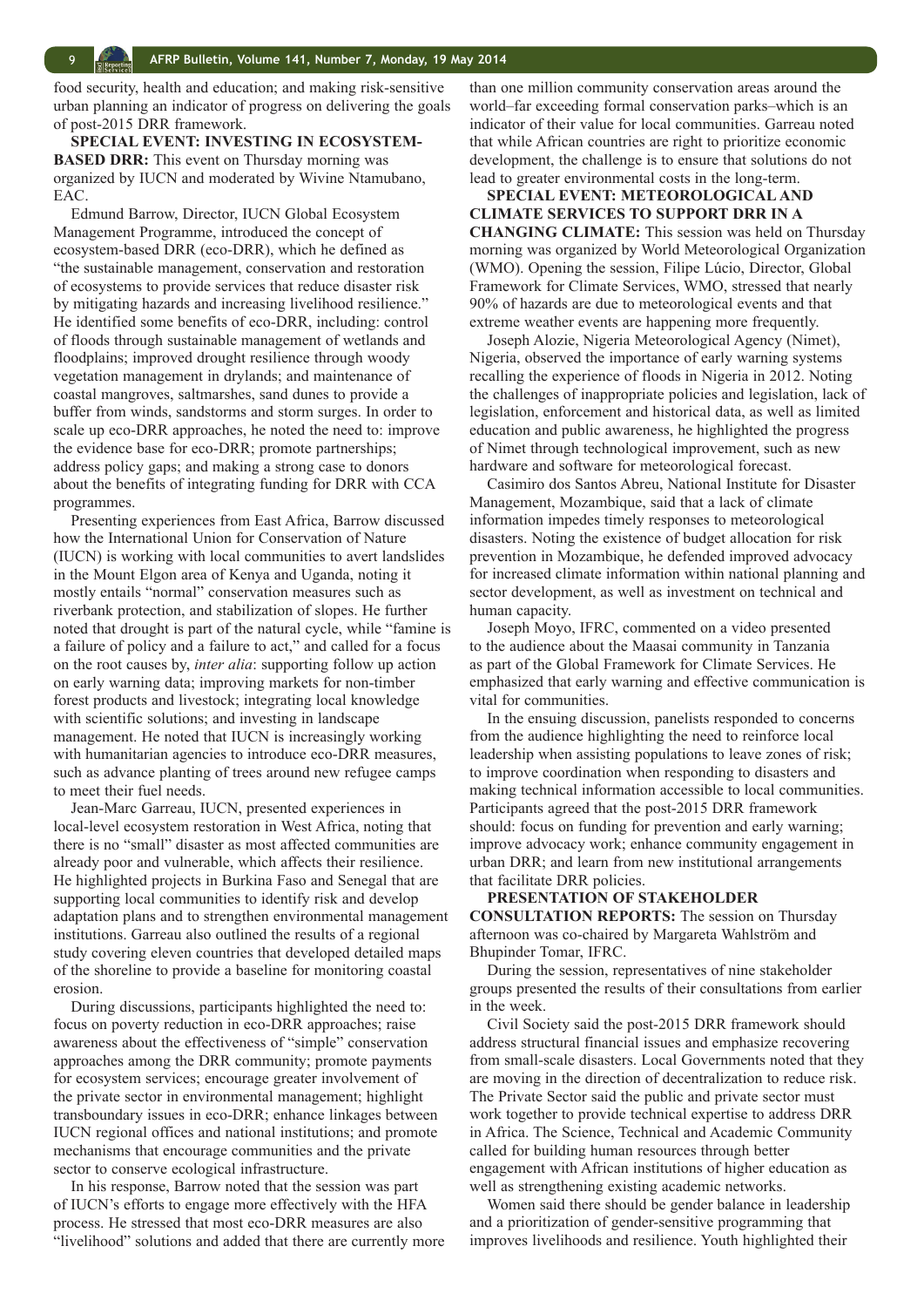effective advocacy on social networks and urged the full integration of youth within DRR and CCA budgets across all sectors.

Media pledged to inform the public on the triggers of disasters and to keep governments in check. IFRC said that, among others, the post-2015 DRR framework should prioritize poor at risk and marginalized people who are disproportionately affected by disaster. Parliamentarians said that without legislation, DRR policies will be ineffective, underscoring the need to address population pressures.

**CONSIDERATION OF THE SUMMARY STATEMENT OF THE 5TH AFRICA PLATFORM FOR DRR:** On Thursday afternoon, during a plenary session chaired by John Ayoade Shamonda, Nigerian Hydrological Science Agency, delegates considered the draft summary statement of the meeting titled 'Africa's Contribution to the post-2015 framework for DRR.' Following a reading of the draft text by Kofi Portuphy, Chair of the Drafting Committee, delegates proposed a number of amendments, including, *inter alia*: highlighting the need to combat corruption; underscoring the risks posed by fast-paced urbanization; and empowering women. Chidren and Youth requested stronger language on their role in policy implementation, while Kenya suggested emphasizing the role of youth in promoting food security. Comoros highlighted the vulnerability of SIDS. Senegal, with Democratic Republic of Congo, requested more emphasis on health issues. Mali stressed the need to reinforce disaster waste management. The World Bank requested that countries should ensure that strategies of rapid recovery are put into place, observing an excessive attention to risk prevention. WMO requested that countries should develop national science mechanisms to measure climate vulnerability. UNOPS stressed the importance of sustainable infrastructure in combating human made hazards. One participant called for attention for inclusive DRR policies, notably with respect to people with disabilities.

Participants agreed to send the proposed amendments to the drafting committee for incorporation into the draft text to be forwarded to the ministerial segment for consideration.

#### *MINISTERIAL SEGMENT*

**OPENING:** Moji Makanjuola, Master of Ceremonies, welcomed participants. In her opening remarks, Co-chair Viola Adaku Onwuliri, Minister of Foreign Affairs, Nigeria, expressed her country's support for ongoing efforts by Margareta Wahlström and UNISDR to facilitate the process towards a post-2015 DRR framework. She urged delegates to "find a place" to address the disasters that bedevil the continent, including food insecurity, conflict, water scarcity, HIV/Aids, violence against women, and insurgence and terrorism. In this regard, she expressed her appreciation for the support extended to Nigeria in the wake of the kidnappings of hundreds of schoolgirls in Chibok noting that they are "our daughters."

Almamy Dampha, AUC, speaking on behalf of Commissioner Tumusiime, said Africa has a distinct stake in framing the future DRR framework and assured delegates the AUC would forward the outcome of the meeting to the AU Heads of State Summit scheduled to convene in June 2014.

Wahlström welcomed the focus on tangible and strategic outcomes in the HFA dialogue process and the call for clear leadership to translate the outcomes into practical actions in Africa and globally. Highlighting the inclusiveness of AfRP14, she noted that broad agreement had been reached on the need for coordinated messaging on the three key pillars of DRR: maintaining a focus on prevention; reducing the impacts of

existing disasters; and focusing on people by continuing to reduce vulnerabilities. She further noted that representatives of the UN system, the AU, RECs and other support agencies at the meeting had pledged their support for implementing DRR activities on the ground.

Paul Dlamini, Deputy Prime Minister, Swaziland, and co-chair of the session, said preparedness and resilience are critical to ensure that all actors internalize knowledge about what to do when disaster strikes.

Daniel Eklu, ECOWAS, said many countries in the region are mainstreaming DRR in their development and CCA programs under the framework of HFA, Africa Regional Strategy and the ECOWAS DRR Strategy adopted in 2007.

**PRESENTATION OF REPORTS FROM REGIONAL RESILIENCE INITIATIVES:** Solomon Munyua, IGAD, presented the outcome of the IGAD Drought Disaster Resilience and Sustainability Initiative (IDDRISI) Heads of State Summit held in Kampala, Uganda on 27 March 2014. Noting the Initiative's aim to rally momentum at the highest level, he said the Kampala Communiqué calls for, *inter alia*: early warning and action at national and regional levels; establishment of common protocols to accelerate early warning; and scalable social protection schemes. He further noted that the Communiqué urges member states to invest in infrastructural development in arid and semi-arid areas and integrated DRR-DRM institutional frameworks that are housed at the highest decision making level.

Ibrahim Lumumba Idi-issa, CILSS, highlighted recent activities of the Global Alliance for Resilience (AGIR), a joint initiative of ECOWAS and Club du Sahel. He said that since its launch in December 2012, the Alliance has developed common methodological approaches for conducting inclusive dialogues at the national level, an analytical grid for resilience policies and programmes, and a template for developing national resilience priorities. He said that to date, national dialogue processes have taken place in Burkina Faso, Côte d'Ivoire, Mali, Niger and Togo.

**MINISTERIAL STATEMENTS:** During this session, Ministers and high-level representatives delivered country statements.

Algeria said the African common position should take into account disparities between different regions in the world. Benin said it is coordinating governmental actions for DRR and has identified focal points in its ministries. Uganda said that countries cannot survive alone and advocated for working together. Zambia described its national disaster management plan and decentralization policy and urged overcoming challenges such as fundraising and linking DRR to CCA.

Burkina Faso said the HFA should define clear indicators so that progress can be measured. Djibouti highlighted a need to improve preparedness to better resist disasters. The Democratic Republic of the Congo noted the link between conflict and disaster risk and urged increasing education for nonviolence.

The Congo said it is critical to make DRR a priority at the international level. Lesotho said DRR should be prioritized in national development programs and appealed for a simple and easy to understand post-2015 DRR framework. Liberia highlighted its various DRR projects and said that capacity development can aid in emergency preparedness.

Côte d'Ivoire highlighted the link between climate change and disaster risk and underscored the health aspects of disaster risk including the spread of disease. Ghana said there is a need for a clear coordinating mechanism between DRR and CCA and that strong institutional collaboration would be essential.

<span id="page-9-0"></span>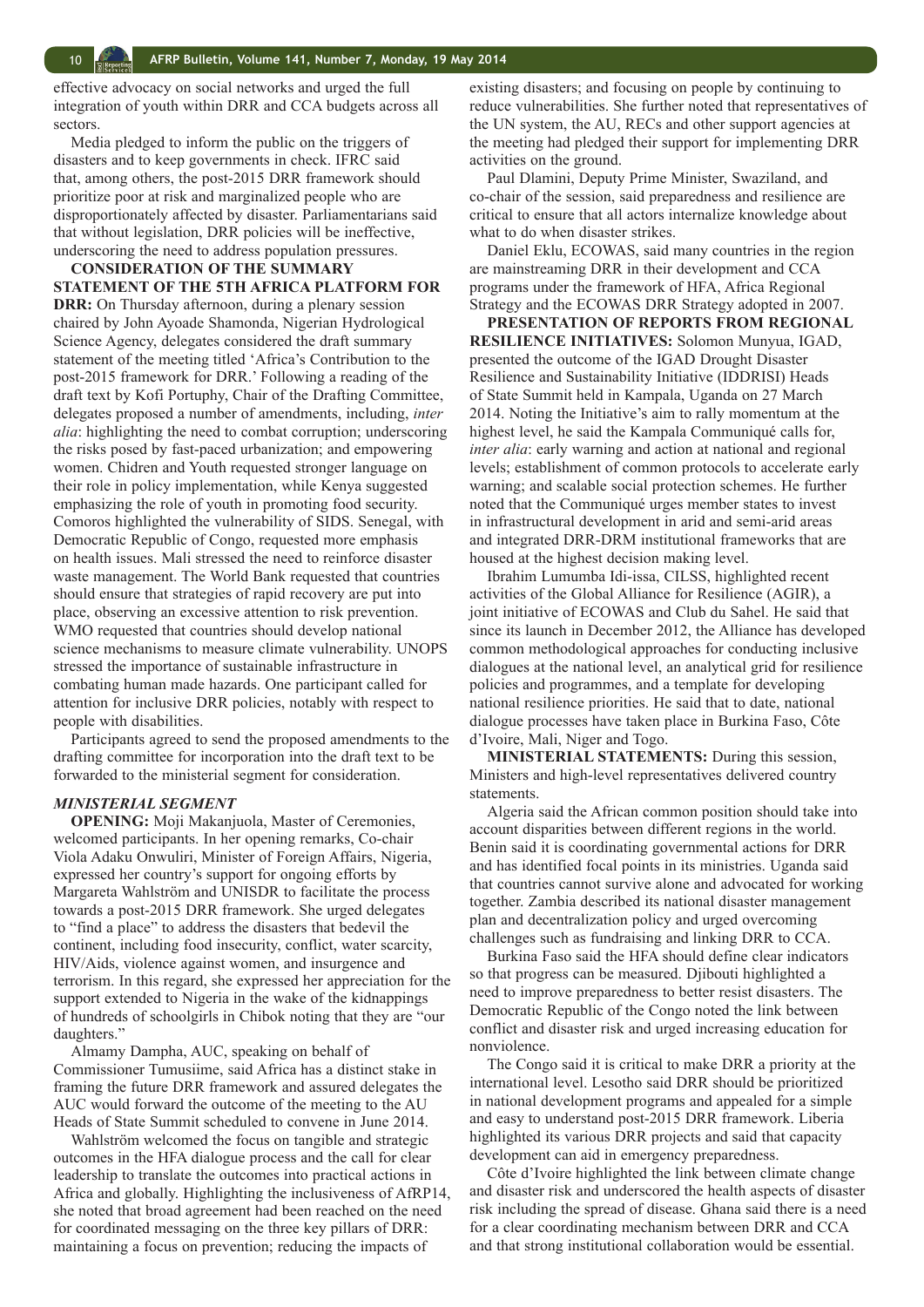Cape Verde stated that DRR cannot be approached in isolation and called for greater climate change emphasis in the outcome document. Niger stressed that conflict needs to be part of DRR policies, notably because it puts at risk food production.

Sudan underscored the social impacts of natural disasters and said that networking and coordination at all levels are vital to ensure technical assistance and funding for affected countries from disasters.

Tanzania observed its progress on DRR noting it is now part of its five year economic growth plan, but observed remaining challenges, such as: inadequate funding; lack of integrated early warning system; shift in mindset from DRM to a focus on prevention and preparedness.

Mozambique stated that without leadership, political commitment and adequate funding, effective DRR policies are not possible. Sierra Leone observed its efforts of decentralizing DRR work and progress on building national hazard profiles. Malawi announced the creation of a national platform for DRR, launched in 2013, and underscored limited levels of information as a key challenge.

Guinea presented priority areas for management of DRR including: enhanced methods for DRR intervention; greater inclusion of representatives of social work; and the creation of an Action Plan on climate change adaptation. Comoros highlighted the vulnerability of SIDS and the problems of population displacement, as well as refugee camps in case of natural disasters. Chad declared that disaster management involves various steps and that a national commission has been established with the aim of reducing vulnerability of victims of floods and other disasters.

Kenya declared that disasters are costly to citizens and said addressing climate change must be a priority, condemning the lack of commitment of some countries to the Kyoto Protocol. Burundi called for continuous international financial help for coping with natural disasters, notably related to floods.

South Sudan recalled the difficulties to implement DRR policies in a recently established country, but announced its national platform is under construction. He concluded stating that Africa needs to work together to rule out terrorism. Senegal thanked the World Bank, UNDP, Spain and France for support with DRR implementation. He proposed the creation of a tax to specifically tackle DRR as part of the post-2015 DRR framework.

Rwanda called for a continuous technical support for building resilience, while announcing several institutional initiatives that are currently advancing DRR in the country.

Nigeria recalled the rapid increasing of costs related to disasters. He advocated the inclusion of conflict management, food security and poverty reduction as vital priorities of a post-2015 DRR framework. In conclusion, he underscored the need to combat terrorism and address transboundary disasters.

Swaziland requested HFA2 to focus on risk identification, monitoring and early warning. He stressed remaining challenges to advance implementation policies related to weak integration of DRR into all ministries, including weak intersectoral communication and poorly developed early warning systems.

#### *ADOPTION OF THE DRAFT DECLARATION ON AFRICA'S CONTRIBUTION TO THE POST-2015 FRAMEWORK FOR DRR*

**PRESENTATION OF THE REPORT OF THE DRAFTING COMMITTEE FROM THE TECHNICAL SEGMENT ON AFRICA'S CONTRIBUTION TO THE POST-2015 DRR FRAMEWORK:** On Friday morning, Kofi Portuphy, read out the draft African common position, titled 'Summary Statement on Africa's Contribution to the Post-2015 Framework for DRR.'

**ADOPTION OF THE COMMON AFRICAN POSITION ON DRR:** On Friday afternoon, Chair Dlamini thanked Chair Portuphy for his leadership and invited delegates to adopt the draft Summary Statement. After taking note that final amendments proposed by delegates would be reflected in the final outcome document the meeting adopted the Summary Statement by affirmation.

*Final Summary Statement***:** In its final Summary Statement on Africa's Contribution to the Post-2015 Framework for DRR, the Fifth Africa Regional Platform adopts recommendations on four areas:

- On regional risk factors and institutional frameworks, the Platform recognizes that most disasters in Africa are hydrometeorological and highlights drought as a regional priority affecting food security. It also notes that, *inter alia*: clear budgets for investment frameworks that prioritize capacity building will help translate policies into action; legislation and regulation help address disaster risks in Africa and should be enhanced; and that addressing the relationship between poverty and corruption should be seen as valuable in promoting resilience.
- Regarding the integration of DRR and CCA, the Platform links the post-2015 DRR framework with the Sustainable Development Goals and the 20th Conference of the Parties to the UNFCCC and notes the need to ensure the agreements are coherent and mutually reinforcing. The Platform notes that, *inter alia*: institutional coordination should be increased between DRR and CCA at the global level; ecosystem based approaches should be reinforced to manage risks; efforts to address urban risks should be prioritized; and that health is an imperative for DRR and community resilience.
- On investments in DRR, the Platform notes that, *inter alia*: economic growth in Africa is an opportunity for DRR investment; private sector platforms can coordinate DRR actions; public-private partnerships should be enhanced; technical capacities of institutions for monitoring and analyzing hazards should be increased; and that risk profiles can create an enabling environment for investment.
- Regarding the duration of a post-2015 DRR framework, the Platform says it should have a duration similar to the HFA of at least 10 years.
- On enhancing commitments, the Platform recommends making the post-2015 framework more action-oriented by, *inter alia*: implementing DRR in line with a rights-based approach; allocating a greater portion of public budgets to DRR; institutionalizing engagement with civil society; and establishing clear accountability and monitoring and evaluation mechanisms.

**ADOPTION OF THE DECLARATION OF THE THIRD AFRICAN MINISTERIAL MEETING FOR DISASTER RISK REDUCTION:** On Friday afternoon, Chair Dlamini invited the chair of the drafting committee to present the draft Ministerial Declaration for consideration.

Several delegations supported a call by Uganda for a strong statement from Ministers to reflect their concern about the threats posed by terrorism on the continent, in particular the abduction of school girls by the Boko Haram insurgent group in Northern Nigeria. Other delegations supported a proposal by Benin that it would be more appropriate to reflect this issue in an annex. After some discussion, delegates agreed to include a reference to this issue in the preambular section of the Declaration. The meeting then adopted the Ministerial Declaration as amended.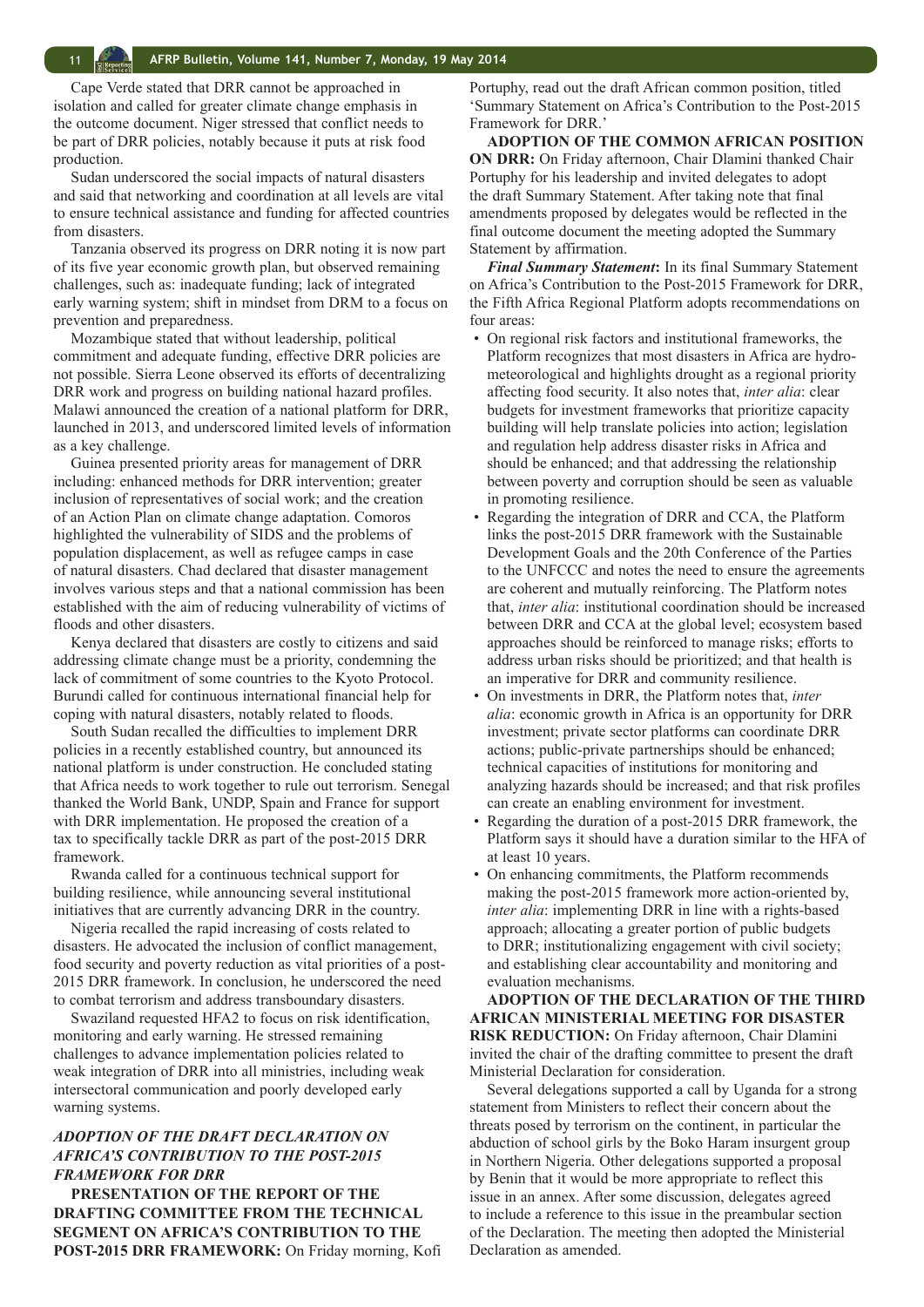<span id="page-11-0"></span>*Final Declaration***:** In the final declaration, Ministers, *inter alia*:

- recognize that AfrP14 and the 3rd Ministerial Meeting for DRR was held "at a time when the world was expressing its deep solidarity with the families of the abducted schoolgirls and the people of Nigeria and calling for the abducted schoolgirls to be brought back to their families." Ministers further note that delegates at the meeting joined the global call for solidarity and compassion with the people of Nigeria.
- express concern at the magnitude and intensity of disasters that are manifested in loss of life and long-term social, economic, environmental and humanitarian impacts for vulnerable societies.
- take note of a series of national and regional consultative meetings on DRR and related meetings on sustainable development and resilience held in the lead up to the meeting, as well as relevant global and regional frameworks.
- recognize that DRR offers an effective means to achieve sustainable development and resilience through prevention, mitigation and preparedness and acknowledges initiatives put in place by diverse African stakeholders and development partners to enhance the integration of DRR with climate change adaptation.
- further acknowledge the role of regional DRR platforms as an effective coordination platform and mentions the collaboration between IGAD and CILSS as exemplary South-South Cooperation.
- adopt the Summary Statement on Africa's contribution to the Post-2015 Framework for DRR and Stakeholder Voluntary **Commitments**
- call on the AUC and UNISDR to ensure incorporation of Africa's contribution into the global post-2015 framework for DRR;
- express Africa's commitment to promote a coordinated and mutually reinforcing approach to the three international agreements in 2015 – the post-2015 DRR framework, the Sustainable Development Goals and the climate change agreements.
- call on UNISDR to continue to provide institutional support for regional coordination and monitoring of DRR implementation under the leadership of the AUC and in cooperation with RECs.
- encourage development partners including donors, UN agencies, international and local NGOs, scientific and academic institutions, community practitioners, persons with disabilities, youth, women's groups, private sector, and media to enhance and strengthen their active and joint collaboration with governments, parliamentarians and RECs for implementation of the recommendations.

**CLOSING OF THE MINISTERIAL SEGMENT:** During a short closing session, Almamy Dampha, AUC, applauded delegates for making the meeting a success. Daniel Eklu, ECOWAS, said the high attendance showed the commitment of stakeholders to promote DRR implementation. In her final remarks, Wahlström thanked all institutions and partners that contributed to the meeting and urged them to continue to demonstrate their focus, persistence and institutional support.

**INVITATION TO THE THIRD WORLD CONFERENCE ON DRR:** Ryuichi Shoji, Ambassador of Japan to Nigeria, congratulated delegates on the adoption of the African position and noted that the meeting marks an important milestone to the 3rd WCDRR in Sendai in March 2015. He invited all delegates to attend the conference and expressed his hope that it would provide a forum for heads of state and high-level decision makers to pool their political will and collective wisdom in developing a common framework for action. A video on a call for Sasakawa Award nominees was also shown.

#### **UPCOMING EVENTS**

**Fourth Session of the Regional Platform for DRR in the Americas:** The Regional Platform for DRR aims to bring together key DRR stakeholders throughout the Americas, in a participative space for knowledge sharing that promotes the planning, monitoring and collective decisionmaking and strategy, as well as actions to implement the HFA. **dates:** 27-29 May 2014 **venue:** Hilton Colón Guayaquil **location:** Guayaquil, Guayas, Ecuador **contact:** Humberto Jaime, UNISDR - Americas **phone:** +507-317-1120 **fax:** +507-317-0600 **e-mail:**  hjaime@eird.org **www:** http://eird.org/pr14-eng/index.html

**Resilient Cities 2014: Fifth Global Forum on Urban Resilience and Adaptation:** Also known as 'Resilient Cities 2014,' this Forum is organized by ICLEI– Local Governments for Sustainability and the World Mayors Council on Climate Change, and co-sponsored by UN-HABITAT, UNISDR, the UN Development Programme (UNDP) and the German Federal Ministry for Economic Cooperation and Development. The event will focus on: risk data and analysis; adaptation planning and policy; comprehensive adaptation approaches; collaborative and community-based adaptation; resilient infrastructure and city-region support systems; and governance and capacity building. **dates:** 29-31 May 2014 **location:** Bonn, Germany **contact:** Alice Balbo, ICLEI World Secretariat **phone:** +49 (0)228-976-299-28 **fax:** +49 (0)228-976-299-0 **e-mail:** resilient. cities@iclei.org **www:** http://resilient-cities.iclei.org/bonn2013/ about/

**Pacific Platform for Disaster Risk Management 2014:**  The Secretariat of the Pacific Community (SPC) and UN Office for Disaster Risk Reduction (UNISDR) are co-convening this meeting. **dates:** 2-4 June 2014 **location:** Suva, Central, Fiji **contact:** Timothy Wilcox **phone:** +679-310-0372 **e-mail:**  timothywilcox.unisdr@gmail.com **www:** http://www.unisdr.org/ we/inform/events/35767

**2nd Integrated Research on Disaster Risk Conference:** The meeting is co-organized by the Integrated Research on Disaster Risk (IRDR) Programme, in partnership with the China Association for Science and Technology, under the theme 'Integrated Disaster Risk Science: A Tool for Sustainability.' The conference will be organized around plenary and break-out sessions dealing with the challenges of implementing integrated disaster risk research, inter-organizational collaboration, and policy, as well as the interaction with sustainable development activities. **dates:** 7-9 June 2014 **venue:** Beijing International Convention Center (BICC) **location:** Beijing, China **www:**  http://www.irdrinternational.org/conference-2014/

**World Environment Day 2014:** The UN General Assembly declared 2014 as the International Year of Small Island Developing States (SIDS). World Environment Day (WED) 2014 will be celebrated under the theme of SIDS, with the goal of raising awareness of their unique development challenges and successes regarding a range of environmental problems, including climate change, waste management, unsustainable consumption, degradation of natural resources, and extreme natural disasters. **date:** 5 June 2014 **location:** worldwide **e-mail:** unepnewsdesk@unep.org **www:** http://www.unep.org/ wed/

**Sixth Asian Ministerial Conference on DRR:** Hosted by the Government of Thailand, the Conference will provide a venue for countries, organizations and individual practitioners to meet and discuss the way forward in reducing disaster risk in the region. It will also be the final regional inter-governmental meeting in Asia before the completion of the HFA 2005-15 and the Third WCDR in 2015. **dates:** 23-26 June 2014